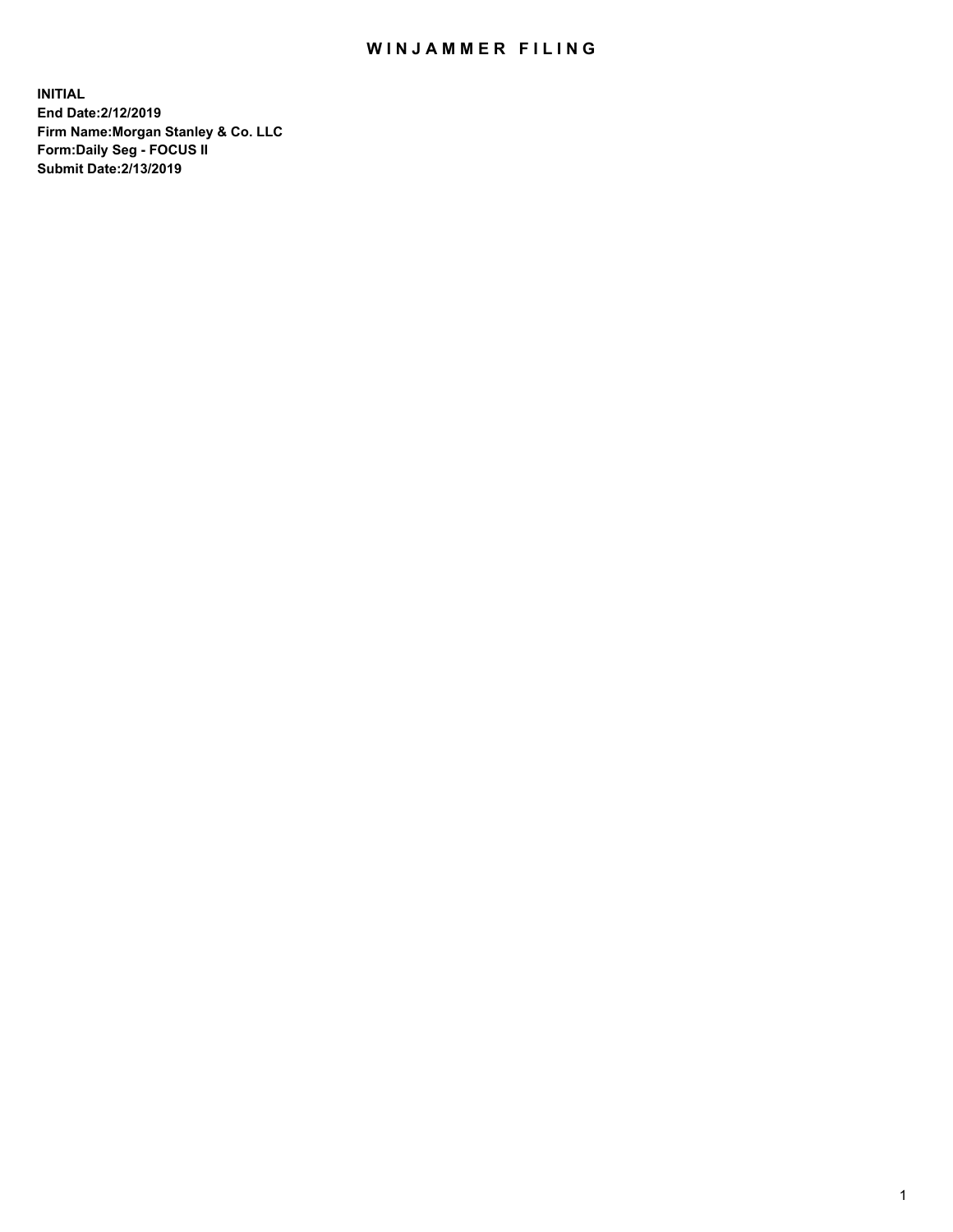**INITIAL End Date:2/12/2019 Firm Name:Morgan Stanley & Co. LLC Form:Daily Seg - FOCUS II Submit Date:2/13/2019 Daily Segregation - Cover Page**

| Name of Company                                                                                                                                                                                                                                                                                                               | Morgan Stanley & Co. LLC                                    |
|-------------------------------------------------------------------------------------------------------------------------------------------------------------------------------------------------------------------------------------------------------------------------------------------------------------------------------|-------------------------------------------------------------|
| <b>Contact Name</b>                                                                                                                                                                                                                                                                                                           | <b>Ikram Shah</b>                                           |
| <b>Contact Phone Number</b>                                                                                                                                                                                                                                                                                                   | 212-276-0963                                                |
| <b>Contact Email Address</b>                                                                                                                                                                                                                                                                                                  | Ikram.shah@morganstanley.com                                |
| FCM's Customer Segregated Funds Residual Interest Target (choose one):<br>a. Minimum dollar amount: ; or<br>b. Minimum percentage of customer segregated funds required:% ; or<br>c. Dollar amount range between: and; or<br>d. Percentage range of customer segregated funds required between:% and%.                        | 235,000,000<br><u>0</u><br><u>00</u><br>0 <sup>0</sup>      |
| FCM's Customer Secured Amount Funds Residual Interest Target (choose one):<br>a. Minimum dollar amount: ; or<br>b. Minimum percentage of customer secured funds required:%; or<br>c. Dollar amount range between: and; or<br>d. Percentage range of customer secured funds required between:% and%.                           | 140,000,000<br><u>0</u><br>0 <sub>0</sub><br>0 <sub>0</sub> |
| FCM's Cleared Swaps Customer Collateral Residual Interest Target (choose one):<br>a. Minimum dollar amount: ; or<br>b. Minimum percentage of cleared swaps customer collateral required:%; or<br>c. Dollar amount range between: and; or<br>d. Percentage range of cleared swaps customer collateral required between:% and%. | 92,000,000<br><u>0</u><br>0 Q<br>00                         |

Attach supporting documents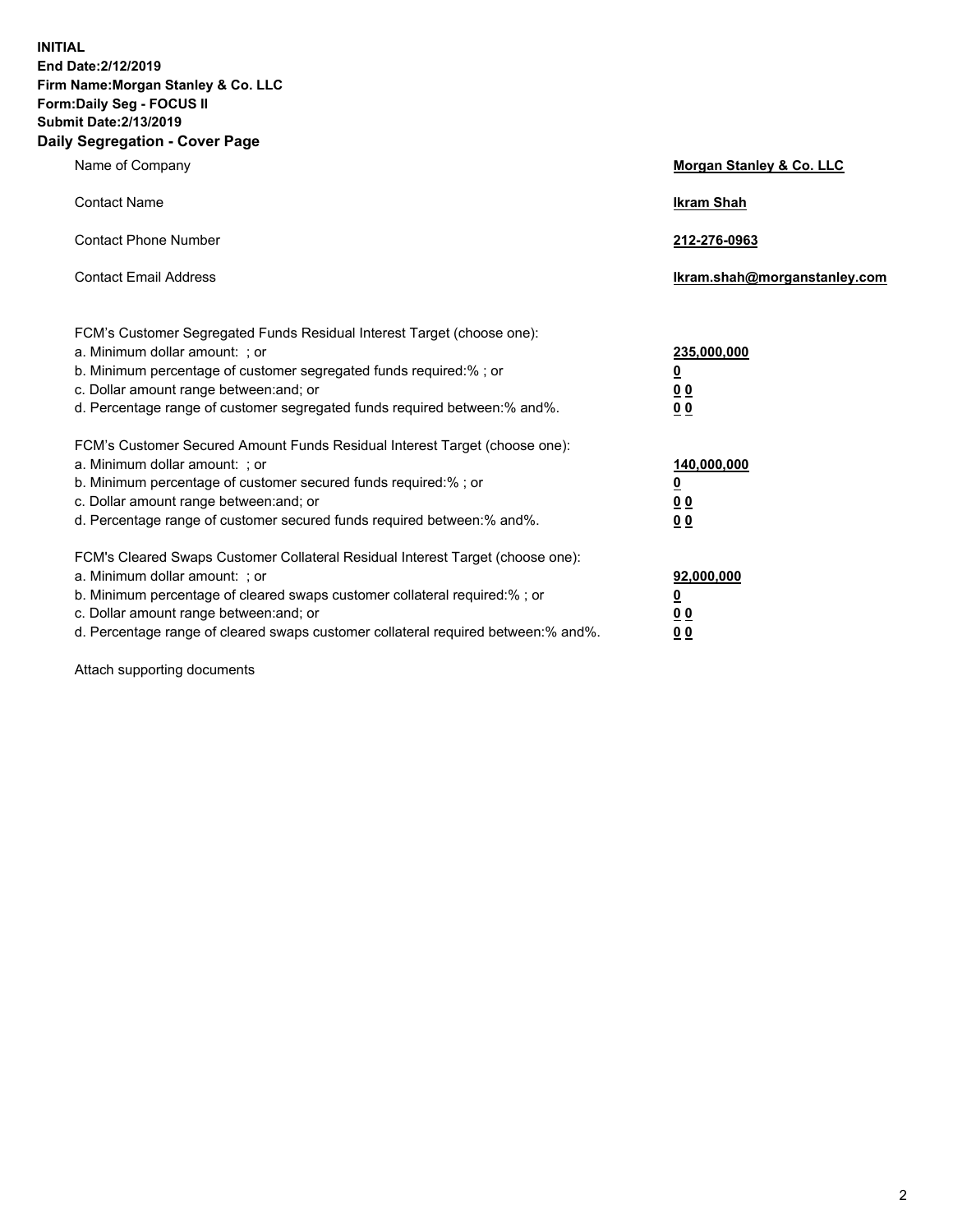## **INITIAL End Date:2/12/2019 Firm Name:Morgan Stanley & Co. LLC Form:Daily Seg - FOCUS II Submit Date:2/13/2019**

**Daily Segregation - Secured Amounts** Foreign Futures and Foreign Options Secured Amounts Amount required to be set aside pursuant to law, rule or regulation of a foreign government or a rule of a self-regulatory organization authorized thereunder 1. Net ledger balance - Foreign Futures and Foreign Option Trading - All Customers A. Cash **3,185,234,793** [7315] B. Securities (at market) **2,088,185,323** [7317] 2. Net unrealized profit (loss) in open futures contracts traded on a foreign board of trade **-22,931,308** [7325] 3. Exchange traded options a. Market value of open option contracts purchased on a foreign board of trade **7,834,166** [7335] b. Market value of open contracts granted (sold) on a foreign board of trade **-7,250,087** [7337] 4. Net equity (deficit) (add lines 1. 2. and 3.) **5,251,072,887** [7345] 5. Account liquidating to a deficit and account with a debit balances - gross amount **86,482,801** [7351] Less: amount offset by customer owned securities **-84,841,505** [7352] **1,641,296** 6. Amount required to be set aside as the secured amount - Net Liquidating Equity Method (add lines 4 and 5) 7. Greater of amount required to be set aside pursuant to foreign jurisdiction (above) or line 6. FUNDS DEPOSITED IN SEPARATE REGULATION 30.7 ACCOUNTS 1. Cash in banks A. Banks located in the United States **412,028,227** [7500] B. Other banks qualified under Regulation 30.7 **998,786,880** [7520] **1,410,815,107** 2. Securities A. In safekeeping with banks located in the United States **96,381,353** [7540] B. In safekeeping with other banks qualified under Regulation 30.7 **0** [7560] **96,381,353** [7570] 3. Equities with registered futures commission merchants A. Cash **6,320,507** [7580] B. Securities **0** [7590] C. Unrealized gain (loss) on open futures contracts **1,674,369** [7600] D. Value of long option contracts **0** [7610] E. Value of short option contracts **0** [7615] **7,994,876** [7620] 4. Amounts held by clearing organizations of foreign boards of trade A. Cash **0** [7640] B. Securities **0** [7650] C. Amount due to (from) clearing organization - daily variation **0** [7660] D. Value of long option contracts **0** [7670] E. Value of short option contracts **0** [7675] **0** [7680] 5. Amounts held by members of foreign boards of trade

- -
- C. Unrealized gain (loss) on open futures contracts **-24,605,678** [7720]
- D. Value of long option contracts **7,834,166** [7730]
- E. Value of short option contracts **-7,250,087** [7735] **3,929,294,748**
- 6. Amounts with other depositories designated by a foreign board of trade **0** [7760]
- 7. Segregated funds on hand **0** [7765]
- 8. Total funds in separate section 30.7 accounts **5,444,486,084** [7770]
- 9. Excess (deficiency) Set Aside for Secured Amount (subtract line 7 Secured Statement Page 1 from Line 8)
- 10. Management Target Amount for Excess funds in separate section 30.7 accounts **140,000,000** [7780]
- 11. Excess (deficiency) funds in separate 30.7 accounts over (under) Management Target **51,771,901** [7785]

**0** [7305]

[7354] **5,252,714,183** [7355]

**5,252,714,183** [7360]

[7530]

 A. Cash **1,961,512,377** [7700] B. Securities **1,991,803,970** [7710] [7740] **191,771,901** [7380]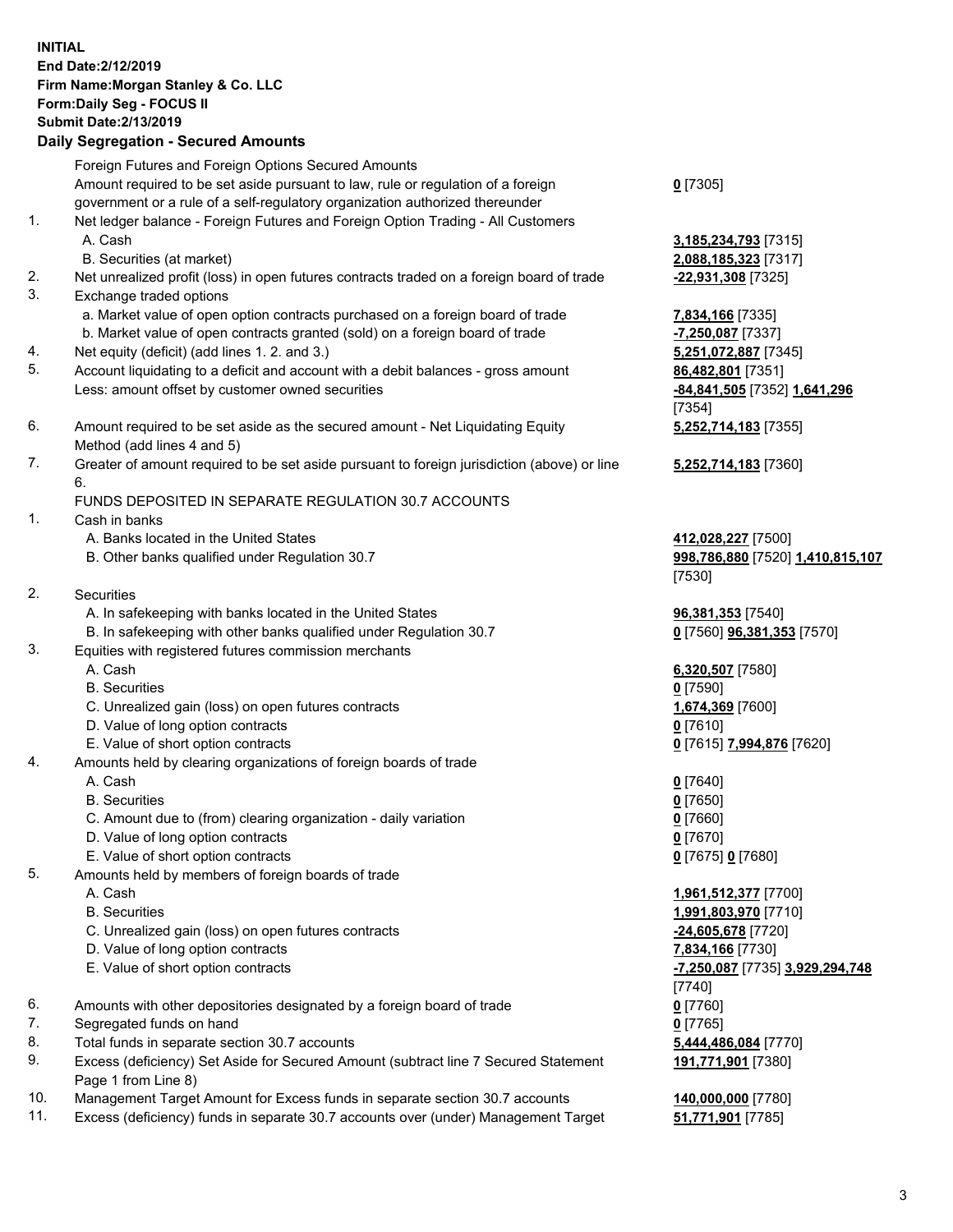**INITIAL End Date:2/12/2019 Firm Name:Morgan Stanley & Co. LLC Form:Daily Seg - FOCUS II Submit Date:2/13/2019 Daily Segregation - Segregation Statement** SEGREGATION REQUIREMENTS(Section 4d(2) of the CEAct) 1. Net ledger balance A. Cash **6,210,583,783** [7010] B. Securities (at market) **6,275,175,713** [7020] 2. Net unrealized profit (loss) in open futures contracts traded on a contract market **4,053,974,741** [7030] 3. Exchange traded options A. Add market value of open option contracts purchased on a contract market **246,028,926** [7032] B. Deduct market value of open option contracts granted (sold) on a contract market **-246,576,977** [7033] 4. Net equity (deficit) (add lines 1, 2 and 3) **16,539,186,186** [7040] 5. Accounts liquidating to a deficit and accounts with debit balances - gross amount **393,318,229** [7045] Less: amount offset by customer securities **-385,713,760** [7047] **7,604,469** [7050] 6. Amount required to be segregated (add lines 4 and 5) **16,546,790,655** [7060] FUNDS IN SEGREGATED ACCOUNTS 7. Deposited in segregated funds bank accounts A. Cash **4,632,200,693** [7070] B. Securities representing investments of customers' funds (at market) **0** [7080] C. Securities held for particular customers or option customers in lieu of cash (at market) **503,495,490** [7090] 8. Margins on deposit with derivatives clearing organizations of contract markets A. Cash **5,871,775,096** [7100] B. Securities representing investments of customers' funds (at market) **0** [7110] C. Securities held for particular customers or option customers in lieu of cash (at market) **5,771,680,223** [7120] 9. Net settlement from (to) derivatives clearing organizations of contract markets **45,635,985** [7130] 10. Exchange traded options A. Value of open long option contracts **246,028,926** [7132] B. Value of open short option contracts **-246,576,977** [7133] 11. Net equities with other FCMs A. Net liquidating equity **9,216,984** [7140] B. Securities representing investments of customers' funds (at market) **0** [7160] C. Securities held for particular customers or option customers in lieu of cash (at market) **0** [7170] 12. Segregated funds on hand **0** [7150] 13. Total amount in segregation (add lines 7 through 12) **16,833,456,420** [7180] 14. Excess (deficiency) funds in segregation (subtract line 6 from line 13) **286,665,765** [7190]

- 15. Management Target Amount for Excess funds in segregation **235,000,000** [7194]
- 16. Excess (deficiency) funds in segregation over (under) Management Target Amount Excess

**51,665,765** [7198]